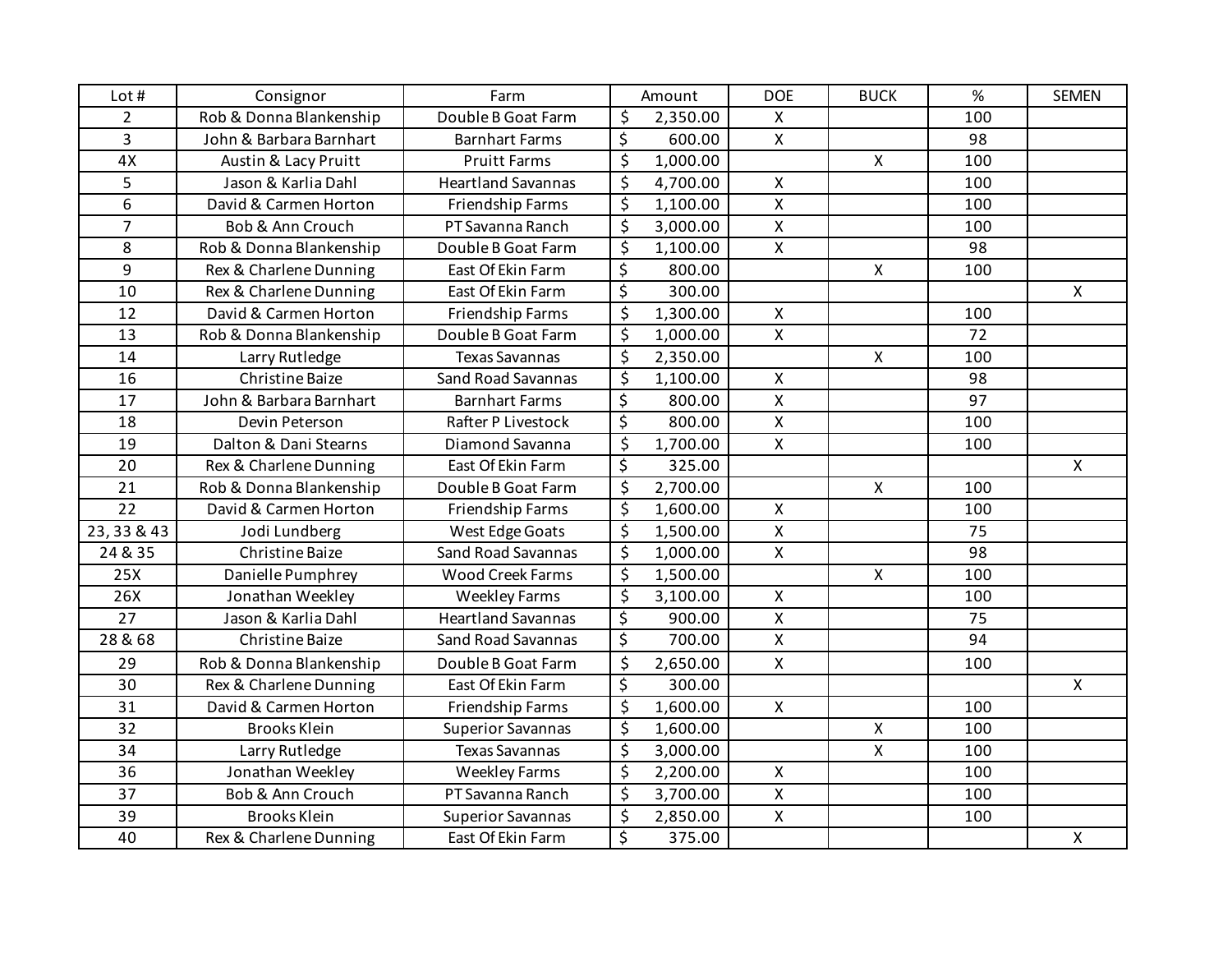| 41              | Jonathan Weekley         | <b>Weekley Farms</b>      | \$                      | 2,600.00 |                    | X            | 100 |                    |
|-----------------|--------------------------|---------------------------|-------------------------|----------|--------------------|--------------|-----|--------------------|
| 42              | David & Carmen Horton    | Friendship Farms          | \$                      | 1,700.00 | X                  |              | 100 |                    |
| 44              | Larry Rutledge           | <b>Texas Savannas</b>     | \$                      | 5,400.00 | $\mathsf{X}$       |              | 100 |                    |
| 45              | <b>Brooks Klein</b>      | <b>Superior Savannas</b>  | \$                      | 2,850.00 | $\pmb{\times}$     |              | 100 |                    |
| 48,76 & 88      | Christine Baize          | Sand Road Savannas        | \$                      | 1,600.00 | $\mathsf{x}$       |              | 97  |                    |
| 49              | Dalton & Dani Stearns    | Diamond Savanna           | \$                      | 1,500.00 | $\pmb{\times}$     |              | 100 |                    |
| 50              | Rex & Charlene Dunning   | East Of Ekin Farm         | \$                      | 750.00   |                    |              |     | X                  |
| 52              | David & Carmen Horton    | Friendship Farms          | \$                      | 1,500.00 | $\pmb{\times}$     |              | 100 |                    |
| 55              | John & Barbara Barnhart  | <b>Barnhart Farms</b>     | \$                      | 800.00   | $\mathsf{X}$       |              | 88  |                    |
| $\overline{56}$ | Danielle Pumphrey        | <b>Wood Creek Farms</b>   | \$                      | 3,200.00 | $\pmb{\mathsf{X}}$ |              | 100 |                    |
| 59 & 99         | Christine Baize          | Sand Road Savannas        | \$                      | 1,300.00 | $\mathsf X$        |              | 99  |                    |
| 60              | Jason & Karlia Dahl      | <b>Heartland Savannas</b> | \$                      | 2,200.00 |                    | $\mathsf{X}$ | 100 |                    |
| 61              | John & Barbara Barnhart  | barnhafrt Farms           | $\overline{\mathsf{S}}$ | 700.00   | $\pmb{\times}$     |              | 88  |                    |
| 62              | David & Carmen Horton    | Friendship Farms          | \$                      | 2,000.00 | $\pmb{\mathsf{X}}$ |              | 100 |                    |
| 66              | John & Barbara Barnhart  | <b>Barnhart Farms</b>     | \$                      | 650.00   | $\overline{X}$     |              | 88  |                    |
| 67              | Dalton & Dani Stearns    | Diamond Savanna           | \$                      | 2,300.00 | $\mathsf{X}$       |              | 100 |                    |
| 69X             | John & Barbara Barnhart  | <b>Barnhart Farms</b>     | \$                      | 550.00   | $\mathsf{X}$       |              | 99  |                    |
| 70              | Jason & Karlia Dahl      | <b>Heartland Savannas</b> | \$                      | 2,800.00 |                    | $\mathsf{X}$ | 100 |                    |
| 71              | Danielle Pumphrey        | <b>Wood Creek Farms</b>   | \$                      | 2,100.00 | $\pmb{\times}$     |              | 100 |                    |
| 72              | David & Carmen Horton    | Friendship Farms          | \$                      | 2,100.00 | $\mathsf{x}$       |              | 100 |                    |
| 75X             | Jodi Lundberg            | West Edge Goats           | \$                      | 2,100.00 | $\pmb{\mathsf{X}}$ |              | 100 |                    |
| $\overline{77}$ | Larry Rutledge           | <b>Texas Savannas</b>     | \$                      | 3,500.00 | $\overline{X}$     |              | 100 |                    |
| 78              | John & Barbara Barnhart  | <b>Barnhart Farms</b>     | \$                      | 650.00   | $\pmb{\times}$     |              | 88  |                    |
| 79              | Jason & Karlia Dahl      | <b>Heartland Savannas</b> | \$                      | 1,700.00 | $\mathsf{X}$       |              | 88  |                    |
| 80              | Matt & Melissa Beckstead | <b>Beckstead Farm</b>     | \$                      | 2,800.00 |                    | $\mathsf{X}$ | 100 |                    |
| 82              | John & Barbara Barnhart  | <b>Barnhart Farms</b>     | \$                      | 550.00   | $\pmb{\times}$     |              | 99  |                    |
| 83              | Devin Peterson           | Rafter P Livestock        | \$                      | 1,600.00 | $\pmb{\times}$     |              | 100 |                    |
| 84              | Danielle Pumphrey        | <b>Wood Creek Farms</b>   | \$                      | 2,100.00 |                    | $\mathsf{X}$ | 100 |                    |
| 85              | John & Barbara Barnhart  | <b>Barnhart Farms</b>     | \$                      | 850.00   | $\pmb{\mathsf{X}}$ |              | 850 |                    |
| 86              | David & Carmen Horton    | Friendship Farms          | \$                      | 2,000.00 |                    | $\mathsf{x}$ | 100 |                    |
| 90              | Jason & Karlia Dahl      | <b>Heartland Savannas</b> | \$                      | 1,400.00 |                    |              |     | $\pmb{\mathsf{X}}$ |
| 92              | John & Barbara Barnhart  | <b>Barnhart Farms</b>     | \$                      | 700.00   | $\mathsf{X}$       |              | 97  |                    |
| 93              | Jonathan Weekley         | <b>Weekley Farms</b>      | \$                      | 1,100.00 |                    |              |     | $\pmb{\mathsf{x}}$ |
| 94              | Jason & Karlia Dahl      | <b>Heartland Savannas</b> | \$                      | 700.00   |                    |              |     | $\pmb{\mathsf{X}}$ |
| 98              | Devin Peterson           | Rafter P Livestock        | $\overline{\xi}$        | 1,500.00 |                    | $\mathsf{X}$ | 100 |                    |